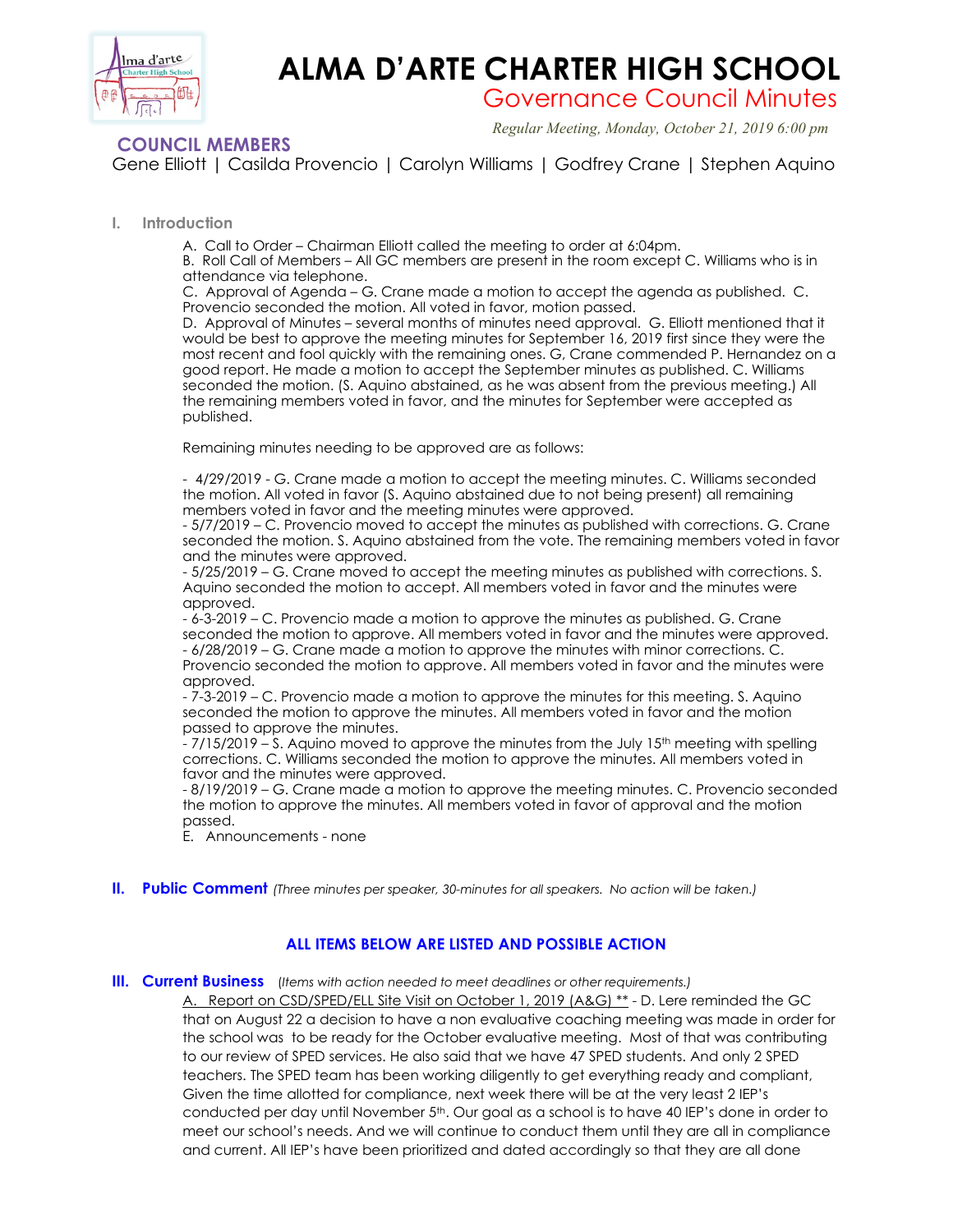within their appropriate times. He also said that for each IEP there has been specific attention being paid to individualized goals for each student. Dr. Lere made a mention of Ruben Ruiz, new ELL coordinator and commended him for doing an outstanding job bringing our ELL program into compliance as well as helping bring all information in SPED and STARs current. B. Notice of Breach Response to PEC for November 15, 2019, Meeting – Deadline Nov. 5 (A) – D. Lere explained that he has prepared all of the information together regarding this matter. However he suggested he pass that information to P. Matthews, school attorney, and allow her to prepare the schools response statement in preparation for the November 15<sup>th</sup> deadline to the PEC.

C. McKinney-Vento Act Dispute Resolution Policy (G) - S. Aquino and C. Provencio prepared a policy and resolution for this act. The policy of the Homeless Education Act and the Dispute Resolution Policy were discussed. C. Williams made a motion to amend the homeless Education policy. G. Crane seconded the motion. All members voted in favor and the motion carries. C. Williams also made a motion to adopt the McKinney-Vento Dispute Resolution Policy. C. Provencio seconded the motion. All members voted in favor and the policy was adopted. D. IPRA Notice of Right to Inspect Records (G) – G. Elliott mentioned that the GC needs to adopt and post an IPRA notice of right to inspect at the school. S. Aquino called the attention that P. Hernandez was made custodian of records and that any IPRA requests shall be made to him. Mr. Aquino also mentioned that the GC needs to have its own bulletin board where meeting minutes, policies and public record items be posted and locked. Everyone agreed that it was a great idea. G. Elliott will investigate on how to get this done and report back to the group. S. Aquino made a motion to approve and adopt the Notice of Right to Inspect Public Records. C. Provencio seconded the motion. All voted in favor and the IPRA notice was adopted.

E. Change in Academic Performance Rating (A) - Dr. Lere spoke about the schools performance rating. He has received feedback on various factors such as college and career readiness, academic coursework and graduation rating. The group discussed at length what each or these things mean to Alma d'arte. Dr. Lere concluded that a big factor for Alma is graduation rate.

F. Proposed Procedure for Election of GC Officers (G) – In light of the PEC's inquiry and commentary regarding this matter. G. Elliott handed out a new procedure regarding the election of officers, and explained the procedure to all members, noting that some changes need to be made to the by-laws to suit the new proposed procedure. C. Williams moved to approve and adopting the new procedure for election of officers with amendments to the bylaws as needed to suit the new procedure. G. Crane seconded the motion. All voted in favor and the policy was adopted and approved.

G. Procedure for Taking and Publication of GC Meeting Minutes (G) – Dr. Lere sent the action plan to GC members and went over the details. All GC members agreed that this was an appropriate action plan. G. Crane made a motion to accept and adopt the revised procedure for taking and publication of minutes. C. Provencio seconded the motion. All members voted in favor and the procedure was accepted.

H. Policy and Procedures for Principal/CAO Annual Evaluation (G) – G. Elliott discussed appointing a task group to discuss methodology and timing regarding this matter. C. Williams asked the question that with all of the evaluation information and methods that have been used in the past is it possible to come up with a plan gathering from those things?

I. Impending GC Vacancies (G) - G. Crane announced that he will not be seeking re-election to his position once his term is over on December 31, 2019. G. Elliott has also announced that he would like to retire from his position as GC president soon, but noted that he is willing to be flexible in this matter until it is filled. G. Crane made a mention that he is not the least bit unhappy serving on the council, but given his recent retirement and the ending of his current term, he will not be returning next term. C. Williams asked that a committee be formed to seek additional membership and that there shall be an active search to recruit and activate new GC memberships.